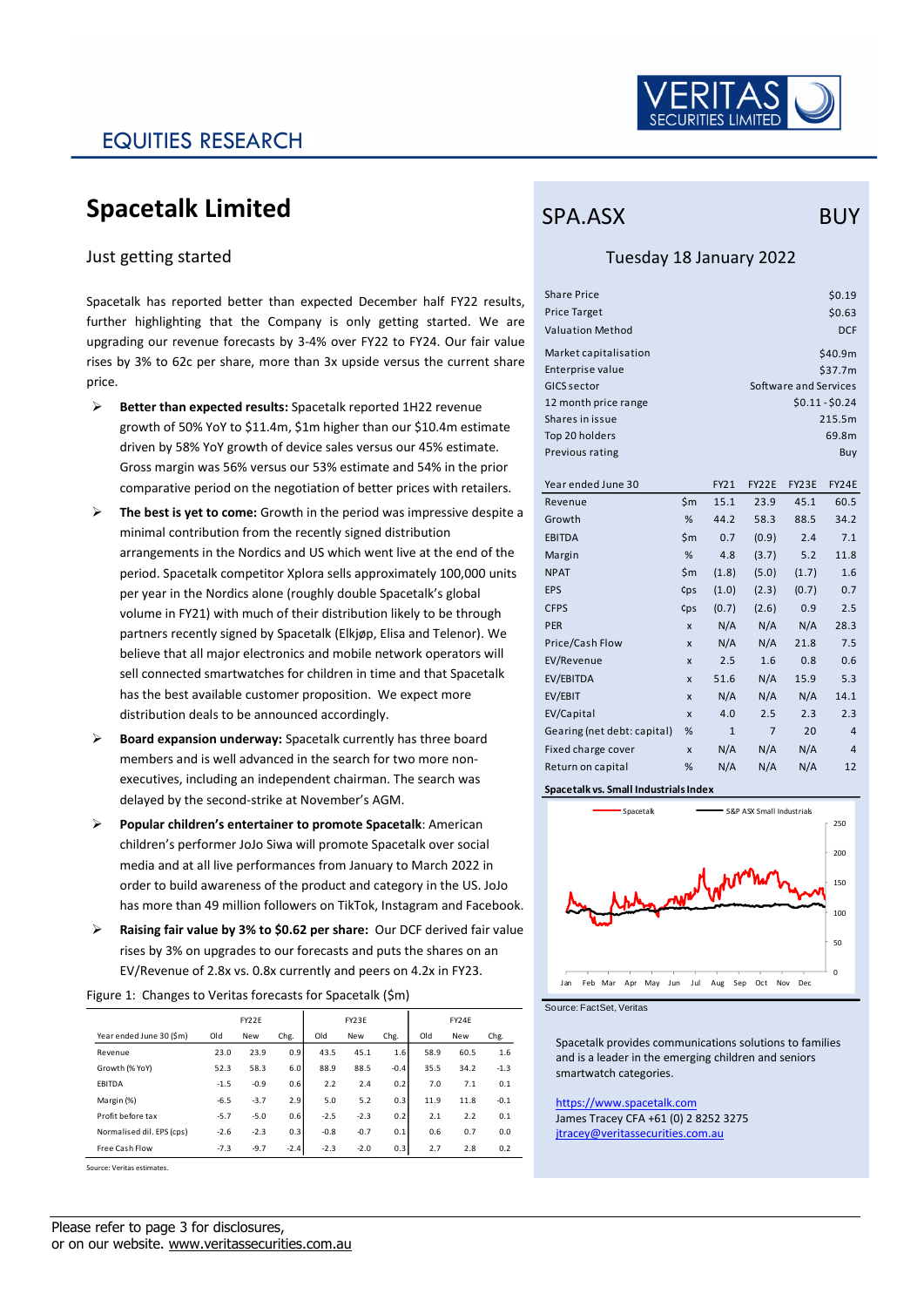# EQUITIES RESEARCH



| Financial Performance (A\$m)           |             |             |             |              |         |              | <b>Valuation Metrics</b>           |             |             |             |         |         | Valuation    |
|----------------------------------------|-------------|-------------|-------------|--------------|---------|--------------|------------------------------------|-------------|-------------|-------------|---------|---------|--------------|
| Year ended June 30                     | FY19        | <b>FY20</b> | <b>FY21</b> | <b>FY22E</b> | FY23E   | <b>FY24E</b> | Price Target (ps)                  |             |             |             |         | \$0.63  | 230%         |
| Revenue                                | 7.1         | 10.5        | 15.1        | 23.9         | 45.1    | 60.5         | Share Price (ps)                   |             |             | \$0.19      |         |         |              |
| Cost of sales                          | (1.9)       | (3.0)       | (5.8)       | (10.7)       | (22.9)  | (31.1)       | FY22E EV/Sales (x)                 |             |             | 1.6         |         |         |              |
| <b>Gross profit</b>                    | 5.2         | 7.4         | 9.4         | 13.2         | 22.3    | 29.4         | Implied FY22 EV/Sales (x)          |             |             |             | 5.5     | 250%    |              |
| Operating costs                        | (5.5)       | (7.6)       | (8.3)       | (13.6)       | (18.9)  | (21.3)       | Implied FY23 EV/Sales (x)          |             |             |             |         | 2.9     | 86%          |
| Share based payments                   | (3.4)       | (2.5)       | (0.4)       | (0.5)        | (1.0)   | (1.0)        | Market Capitalisation (A\$m)       |             |             |             |         | 40.9    |              |
| <b>Normalised EBITDA</b>               | (3.6)       | (2.7)       | 0.7         | (0.9)        | 2.4     | 7.1          | Enterprise Value (A\$m)            |             |             |             |         | 37.7    |              |
| Depreciation and amortisation          | (2.0)       | (2.5)       | (3.0)       | (3.7)        | (4.2)   | (4.5)        | Shares in issue (m)                |             |             |             |         | 215.5   |              |
| <b>Normalised EBIT</b>                 | (5.6)       | (5.1)       | (2.3)       | (4.5)        | (1.8)   | 2.7          |                                    |             |             |             |         |         |              |
| Associate income                       | 0.0         | 0.0         | 0.0         | 0.0          | 0.0     | 0.0          | <b>Valuation Multiples</b>         |             |             |             |         |         |              |
| Net interest                           | (0.0)       | (0.1)       | (0.2)       | (0.5)        | (0.5)   | (0.5)        | Year ended June                    | <b>FY19</b> | <b>FY20</b> | <b>FY21</b> | FY22E   | FY23E   | <b>FY24E</b> |
| <b>Normalised Pre-tax Profit</b>       | (5.6)       | (5.3)       | (2.4)       | (5.0)        | (2.3)   | 2.2          | P/E(x)                             | N/A         | N/A         | N/A         | N/A     | N/A     | 28.3         |
| Normalised tax                         | 1.0         | 1.0         | 0.7         | 0.0          | 0.6     | (0.6)        | Price/Cash Flow (x)                | N/A         | 28.5        | N/A         | N/A     | 21.8    | 7.5          |
| Profit attributable to minorities      | 0.0         | 0.0         | 0.0         | 0.0          | 0.0     | 0.0          | EV/Revenue (x)                     | 5.3         | 3.6         | 2.5         | 1.6     | 0.8     | 0.6          |
| Normalised profit to holders           | (4.7)       | (4.3)       | (1.8)       | (5.0)        | (1.7)   | 1.6          | EV/EBITDA (x)                      | N/A         | N/A         | 51.6        | N/A     | 15.9    | 5.3          |
| One off items (post-tax)               | 0.0         | 0.0         | 0.0         | 0.0          | 0.0     | 0.0          | EV/EBIT(x)                         | N/A         | N/A         | N/A         | N/A     | N/A     | 14.1         |
| <b>Reported profit to holders</b>      | (4.7)       | (4.3)       | (1.8)       | (5.0)        | (1.7)   | $1.6\,$      | Equity FCF yield (%)               | $-6.8$      | $-5.4$      | $-10.3$     | $-23.8$ | $-4.9$  | 6.9          |
|                                        |             |             |             |              |         |              | Dividend yield (%)                 | 0.0         | 0.0         | 0.0         | 0.0     | 0.0     | 0.0          |
| Cash Flow Statement (A\$m)             |             |             |             |              |         |              | EV/capital (x)                     | 8.5         | 7.1         | $4.0$       | 2.5     | 2.3     | 2.3          |
| Year ended June 30                     | FY19        | <b>FY20</b> | FY21        | <b>FY22E</b> | FY23E   | <b>FY24E</b> | Price to book value (x)            | 5.0         | 3.2         | 3.6         | 3.0     | 3.4     | 2.8          |
| <b>Normalised EBITDA</b>               | (3.6)       | (2.7)       | 0.7         | (0.9)        | 2.4     | 7.1          |                                    |             |             |             |         |         |              |
| Non cash items                         | 3.4         | 2.5         | 0.4         | 0.5          | 1.0     | $1.0$        | Per Share Data                     |             |             |             |         |         |              |
| Cash net interest                      | (0.0)       | (0.1)       | (0.3)       | (0.5)        | (0.5)   | (0.5)        | Year ended June 30                 | <b>FY19</b> | <b>FY20</b> | <b>FY21</b> | FY22E   | FY23E   | <b>FY24E</b> |
| Cash tax (paid)/received               | 0.6         | $1.0$       | 0.7         | 0.0          | 0.6     | (0.6)        | EPS diluted - adjusted (¢ps)       | (3.69)      | (3.03)      | (1.01)      | (2.31)  | (0.71)  | 0.67         |
| Working capital/other                  | (0.9)       | 0.3         | (2.7)       | (4.8)        | (1.5)   | (1.1)        | EPS diluted (Cps)                  | (3.69)      | (3.03)      | (1.01)      | (2.31)  | (0.71)  | 0.67         |
| <b>Operating Cash Flow</b>             | (0.5)       | 0.9         | (1.2)       | (5.7)        | 2.0     | 5.9          | Cash flow per share (Cps)          | (0.4)       | 0.7         | (0.7)       | (2.6)   | 0.9     | 2.5          |
| Capex                                  | (2.2)       | (3.1)       | (3.0)       | (4.0)        | (4.0)   | (3.0)        | Free cash flow per share (¢ps)     | (2.2)       | (1.6)       | (2.4)       | (4.5)   | (0.9)   | 1.2          |
| <b>Free Cash Flow</b>                  | (2.8)       | (2.2)       | (4.2)       | (9.7)        | (2.0)   | 2.8          | Cash (Cps)                         | 1.3         | 2.2         | 2.4         | 2.4     | 1.3     | 1.5          |
| Disposals/Acquisitions                 | 0.0         | 0.0         | 0.0         | 0.0          | 0.0     | 0.0          | Net assets (Cps)                   | 3.8         | 5.9         | 5.3         | 6.3     | 5.6     | 6.7          |
| Dividends paid                         | 0.0         | 0.0         | 0.0         | 0.0          | 0.0     | 0.0          | DPS (Cps)                          | 0.0         | 0.0         | 0.0         | 0.0     | 0.0     | 0.0          |
| Equity raised/buybacks                 | 0.5         | 5.2         | 2.5         | 9.0          | 0.0     | 0.0          | Franking (%)                       | 0.0         | 0.0         | 0.0         | 0.0     | 0.0     | 0.0          |
| Borrowings/(debt repayment)            | 1.3         | (1.3)       | 3.0         | 2.0          | 0.0     | (2.0)        | Shares on issue - avg. basic (m)   | 121         | 138         | 164         | 200     | 215     | 215          |
| Other inc. finance leases              | 0.0         | (0.2)       | (0.2)       | (0.2)        | (0.2)   | (0.2)        | Shares on issue - avg. diluted (m) | 127         | 141         | 175         | 218     | 233     | 233          |
| Net increase/(decrease) cash           | (1.0)       | $1.5$       | $1.0\,$     | 1.0          | (2.2)   | 0.6          |                                    |             |             |             |         |         |              |
| Cash at beginning                      | 2.6         | 1.6         | 3.2         | 4.2          | 5.2     | 3.0          | Segmental Revenue (\$Am)           |             |             |             |         |         |              |
| Cash at end (including bank deposit    | 1.6         | 3.2         | 4.2         | 5.2          | 3.0     | 3.6          | Year ended June 30                 | FY19        | <b>FY20</b> | FY21        | FY22E   | FY23E   | <b>FY24E</b> |
|                                        |             |             |             |              |         |              | App ARR                            |             |             |             |         | 8.4     | 13.0         |
|                                        |             |             |             |              |         |              |                                    | 0.8         | $1.5$       | 2.8         | 4.6     |         |              |
| Balance Sheet (A\$m)                   |             |             |             |              |         |              | App revenue                        | 0.4         | $1.2$       | 2.2         | 3.4     | 6.4     | 10.7         |
| Year ended June 30                     | <b>FY19</b> | <b>FY20</b> | FY21        | <b>FY22E</b> | FY23E   | <b>FY24E</b> | Device revenue                     | 4.2         | 6.5         | 10.6        | 18.8    | 37.0    | 48.1         |
| Cash and cash equivalents              | 1.6         | 3.2         | $4.2\,$     | 5.2          | 3.0     | 3.6          | SpaceTalk revenue                  | 4.6         | 7.7         | 12.8        | 22.2    | 43.4    | 58.8         |
| Trade and other receivables            | 0.8         | $1.0$       | 2.2         | 7.3          | 9.3     | 10.8         | MGM schools revenue                | 2.2         | 2.7         | 2.2         | 1.8     | 1.8     | 1.8          |
| Inventories                            | $1.2$       | $1.0\,$     | 1.7         | 2.8          | 5.2     | 6.9          | <b>Trading revenue</b>             | 6.8         | 10.4        | 15.0        | 23.9    | 45.1    | 60.5         |
| Other current assets                   | 1.0         | 1.1         | 2.8         | 2.8          | 2.8     | 2.8          | Grants & other income              | 0.3         | 0.1         | 0.1         | 0.0     | 0.0     | 0.0          |
| <b>Current assets</b>                  | 4.7         | 6.3         | 10.9        | 18.1         | 20.2    | 24.1         | Revenue                            | 7.1         | 10.5        | 15.1        | 23.9    | 45.1    | 60.5         |
| Plant and equipment                    | 0.2         | 0.2         | 0.2         | 0.2          | 0.2     | 0.3          |                                    |             |             |             |         |         |              |
| Intangible assets                      | 2.8         | 3.7         | 3.9         | 4.5          | 4.6     | 3.4          | Segmental Revenue Growth (% YoY)   |             |             |             |         |         |              |
| Right of use                           | 0.0         | 0.1         | 0.3         | 0.3          | 0.3     | 0.3          | Year ended June 30                 | <b>FY19</b> | <b>FY20</b> | FY21        | FY22E   | FY23E   | <b>FY24E</b> |
| Deferred tax assets                    | 0.0         | 0.5         | 0.7         | 0.7          | 0.7     | 0.7          | App ARR growth                     | N/A         | 87.5        | 86.7        | 63.1    | 84.2    | 54.2         |
| Non current assets                     | 3.0         | 4.5         | 5.1         | 5.7          | 5.8     | 4.7          | App revenue growth                 | N/A         | 180.0       | 79.3        | 58.5    | 86.8    | 67.9         |
| Assets                                 | 7.7         | 10.7        | 16.0        | 23.8         | 26.0    | 28.7         | Device revenue growth              | 836.5       | 53.8        | 63.8        | 77.1    | 97.0    | 30.0         |
| Trade and other payables               | 1.3         | 2.1         | 1.9         | 3.3          | 6.2     | 8.3          | Spacetalk revenue growth           | 931.9       | 65.4        | 66.2        | 74.0    | 95.5    | 35.6         |
| Provisions                             | 0.3         | 0.2         | 0.4         | 0.4          | 0.4     | 0.4          | MGM schools revenue growth         | (1.9)       | 25.1        | (18.1)      | (22.1)  | 0.0     | 0.0          |
| Borrowings & leases                    | 0.0         | 0.1         | 0.2         | 0.2          | 0.2     | 0.2          | Trading revenue growth             | 154.5       | 52.5        | 44.0        | 59.6    | 88.5    | 34.2         |
| Income tax liability                   | 0.0         | 0.0         | 0.1         | 0.1          | 0.1     | 0.1          | Revenue growth                     | 160.3       | 46.8        | 44.2        | 58.3    | 88.5    | 34.2         |
| <b>Current liabilities</b>             | $1.6$       | 2.4         | 2.6         | 3.9          | $6.8\,$ | 8.9          |                                    |             |             |             |         |         |              |
| Borrowings                             | 1.3         | 0.0         | 4.1         | 6.1          | 6.1     | 4.1          | Performance Ratios (%)             |             |             |             |         |         |              |
| Deferred tax liabilities               | 0.0         | 0.0         | 0.0         | 0.0          | 0.0     | 0.0          | Year ended June 30                 | <b>FY19</b> | <b>FY20</b> | <b>FY21</b> | FY22E   | FY23E   | <b>FY24E</b> |
| <b>Non current liabilities</b>         | 1.3         | 0.0         | 4.1         | 6.1          | 6.1     | 4.1          | Gross margin                       | 73.1        | 70.9        | 61.9        | 55.2    | 49.3    | 48.6         |
| <b>Total liabilities</b>               | 2.9         | 2.4         | 6.7         | 10.0         | 12.9    | 13.0         | EBITDA margin                      | (51.0)      | (25.6)      | 4.8         | (3.7)   | 5.2     | 11.8         |
| Issued shares                          | 10.8        | 16.1        | 18.7        | 28.2         | 29.2    | 30.2         | Gross debt inc. leases (\$ m)      | 1.3         | 0.1         | 4.2         | 6.2     | $6.2\,$ | 4.2          |
| Reserve options                        | 3.7         | $6.2\,$     | 6.4         | 6.4          | 6.4     | 6.4          | Net cash/(debt) (\$ m)             | 0.4         | 3.0         | (0.1)       | (1.0)   | (3.3)   | (0.7)        |
| Accumulated losses                     | (9.7)       | (14.0)      | (15.8)      | (20.8)       | (22.5)  | (20.9)       | Gearing (net debt/(cash): capital) | (8.7)       | (57.3)      | 0.6         | 6.9     | 19.9    | 4.1          |
| <b>Total equity</b>                    | 4.8         | 8.3         | 9.4         | 13.8         | 13.2    | 15.7         | Fixed charge cover                 | N/A         | N/A         | N/A         | N/A     | N/A     | 3.9          |
| Directors and Key Management Personnel |             |             |             |              | Shares  | Holding      | Return on capital                  | N/A         | N/A         | N/A         | N/A     | N/A     | 11.8         |

| Mark Fortunatow                                     | Founder and Executive Chairman | 17.3m            | 8.0%    |
|-----------------------------------------------------|--------------------------------|------------------|---------|
| Martin Pretty                                       | Non Executive Director         | 0.2 <sub>m</sub> | 0.1%    |
| Brandon Gien                                        | Non Executive Director         | 0.1 <sub>m</sub> | 0.1%    |
|                                                     |                                |                  |         |
| <b>Major Shareholders</b>                           |                                | <b>Shares</b>    | Holding |
| Regal                                               |                                | 26.2m            | 11.9%   |
| Thorney Investment Group                            |                                | 17.9m            | 8.1%    |
| Mark Fortunatow                                     |                                | 17.3m            | 7.9%    |
| Top 20 shareholders                                 |                                | 69.8m            | 31.7%   |
| Source: Company data, Veritas Securities estimates. |                                |                  |         |



**Valuation: \$0.63 ps**